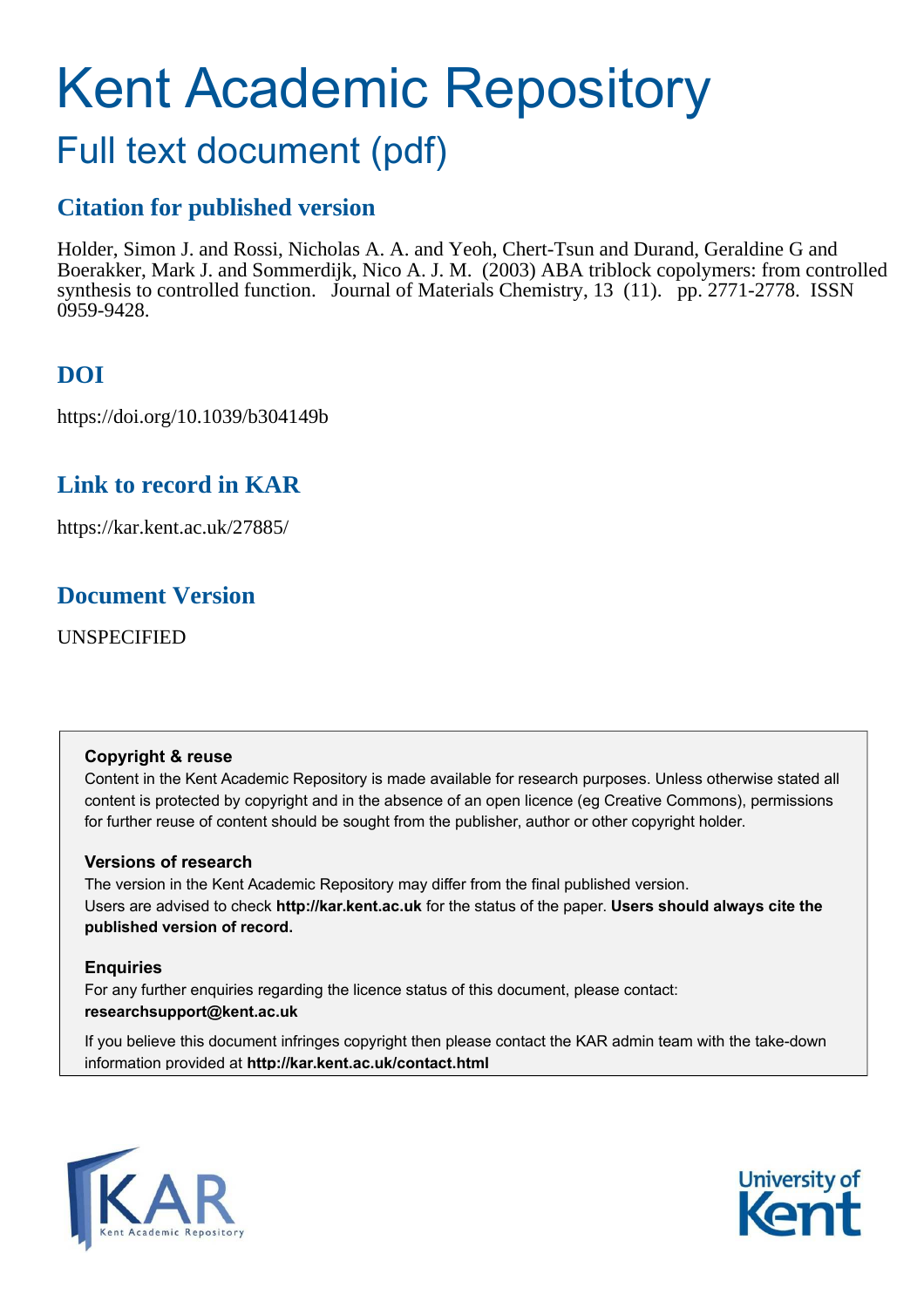## ABA triblock copolymers: from controlled synthesis to controlled function<sup>†</sup>

**JOURNAL** 

Simon J. Holder,<sup>\**a*</sup> Nicholas A. A. Rossi,<sup>*a*</sup> Chert-Tsun Yeoh,<sup>*a*</sup> Geraldine G. Durand,<sup>*a*</sup> Mark J. Boerakker*<sup>b</sup>* and Nico A. J. M. Sommerdijk*<sup>b</sup>*

*a Functional Materials Group, School of Physical Sciences, University of Kent, Canterbury, Kent, UK CT2 7NR. E-mail: S.J.Holder@kent.ac.uk; Fax:* 1*44 (0)1227 827724; Tel:* 1*44 (0)1227 823547*

*<sup>b</sup>Laboratory for Macromolecular and Organic Chemistry, Eindhoven University of Technology, Post Office Box 513, 5600 MB Eindhoven, The Netherlands*

Received 16th April 2003, Accepted 28th May 2003 First published as an Advance Article on the web 24th September 2003

The ABA amphiphilic block copolymers, poly(hydroxyethyl methacrylate-*block*-methylphenylsilane-*block*hydroxyethyl methacrylate) (PHEMA–PMPS–PHEMA) and poly[oligo(ethylene glycol) methyl ether methacrylate-*block*-methylphenylsilane-*block*-oligo(ethylene glycol) methyl ether methacrylate] (POEGMA– PMPS–POEGMA) were successfully synthesised *via* atom transfer radical polymerisation (ATRP). Macroinitiators suitable for the ATRP of oligo(ethylene glycol) methyl ether methacrylate and 2-hydroxyethyl methacrylate were synthesised from the condensation reaction of  $\alpha$ , $\omega$ -dihalopolymethylphenylsilane and 2'-hydroxyethyl 2-bromo-2-methylpropanoate. The copolymers were characterised using <sup>1</sup>H NMR and <sup>13</sup>C NMR spectroscopy and molecular weight characteristics were determined using size exclusion chromatography and <sup>1</sup>H NMR. The aggregation behaviour of some of the copolymers in water was studied using transmission and scanning electron microscopy and dynamic light scattering. These revealed the prevalent aggregate species to be micelles. Larger aggregates of 300–1000 nm diameter were also observed. The UV induced degradation of the aggregates was studied by UV-Vis spectroscopy. The thermal behaviour of selected copolymers was studied by differential scanning calorimetry and microphase separation of the two components was demonstrated.

#### 1 Introduction

In the fifty years since the first syntheses of linear block copolymers were described they have proven to posses a fascinating range of properties.<sup>1</sup> Many of these properties have become increasingly amenable to general study over the past two decades with the increased accessibility of ever more sophisticated analytical techniques to researchers in the field.<sup>2</sup> The two most intriguing and most studied of these properties are self-assembly and self-organisation. The former is best exemplified by the ability of amphiphilic block copolymers to self-assemble in solutions where there is a preferential solvation of one block into well-defined aggregate structures such as vesicles,<sup>3</sup> micelles,<sup>4</sup> and micellar fibres. Whilst such colloidal aggregates share many of the behavioural characteristics of low molecular weight surfactants their behaviour is not simply an extension of that observed for these species.<sup>5</sup> Applications of block copolymers include their use as encapsulants for drug delivery<sup>6</sup> and templates for inorganic synthesis.<sup>7</sup>

Thin films of self-organising block copolymers undergoing microphase separation and adopting highly ordered 3-dimensional morphologies are of increasing theoretical and practical interest.<sup>8</sup> Their design and application offer a host of opportunities in the field of smart and nanotechnological materials, particularly in the form of thin films.<sup>9</sup>

It has been demonstrated, that the self-assembly and/or self-organisation of block copolymers might be used for the imposition of increased order to fine-tune the performance of conjugated polymers and facilitate the preparation of nanoscale devices for molecular electronics.<sup>10</sup> Polysilanes as  $\sigma$ -conjugated polymers are therefore ideal targets for

investigating self-organising and assembling block copolymer systems. Block copolymers of polysilanes and carbon chain polymers have been synthesised by a number of methodologies,  $including ring-opening mechanisms, <sup>11</sup> the anionic polymerisa$ tion of masked-disilylenes<sup>12</sup> and *via* condensation reactions involving halogenated chain ends.<sup>13</sup> Previously, we have demonstrated the coupling of  $\alpha, \omega$ -dihaloPMPS (PMPS is polymethylphenylsilane) with polyisoprene dianions and with hydroxy terminated poly(ethylene oxide) to give multi-block copolymers.<sup>14</sup> The latter was subsequently demonstrated to self-assemble in different solvents to give vesicles, micellar fibres and super-helices.<sup>15</sup>

Over the past 10 years the advent of controlled radical polymerisation has resulted in an explosion of interest in the synthesis of block copolymer systems that were hitherto inaccessible.<sup>16</sup> Atom transfer radical polymerisation (ATRP) in particular has allowed for the synthesis of polymers and copolymers from most of the monomers available for standard free radical polymerisations.<sup>17</sup> Whilst many block copolymer syntheses have been successful using ATRP, difficulties can arise through the incompatibility of the blocks and/or monomers resulting in inhomogeneous reaction mixtures. The choice of ligand and solvent is crucial in successful block copolymer syntheses.<sup>18</sup> The first inorganic–organic hybrid copolymer system synthesised *via* ATRP was that of a polystyrene graft grown from bromomethylated PMPS.<sup>19</sup> Recently, we successfully synthesised a range of well-defined poly(methyl methacrylate)-PMPS-poly(methyl methacrylate) block copolymers using a PMPS macroinitiator to initiate ATRP.<sup>20</sup> Here, we describe the synthesis of PMPS amphiphilic block copolymers containing blocks of either poly(2-hydroxyethyl methacrylate) (PHEMA)<sup>21</sup> or poly[oligo(ethylene glycol) methyl ether methacrylate] (POEGMA)<sup>22</sup> *via* ATRP. The methodology follows that of the earlier study.<sup>20</sup> In addition,

<sup>{</sup>Basis of a presentation given at Materials Discussion No. 6, 12–14th September 2003, Durham, UK.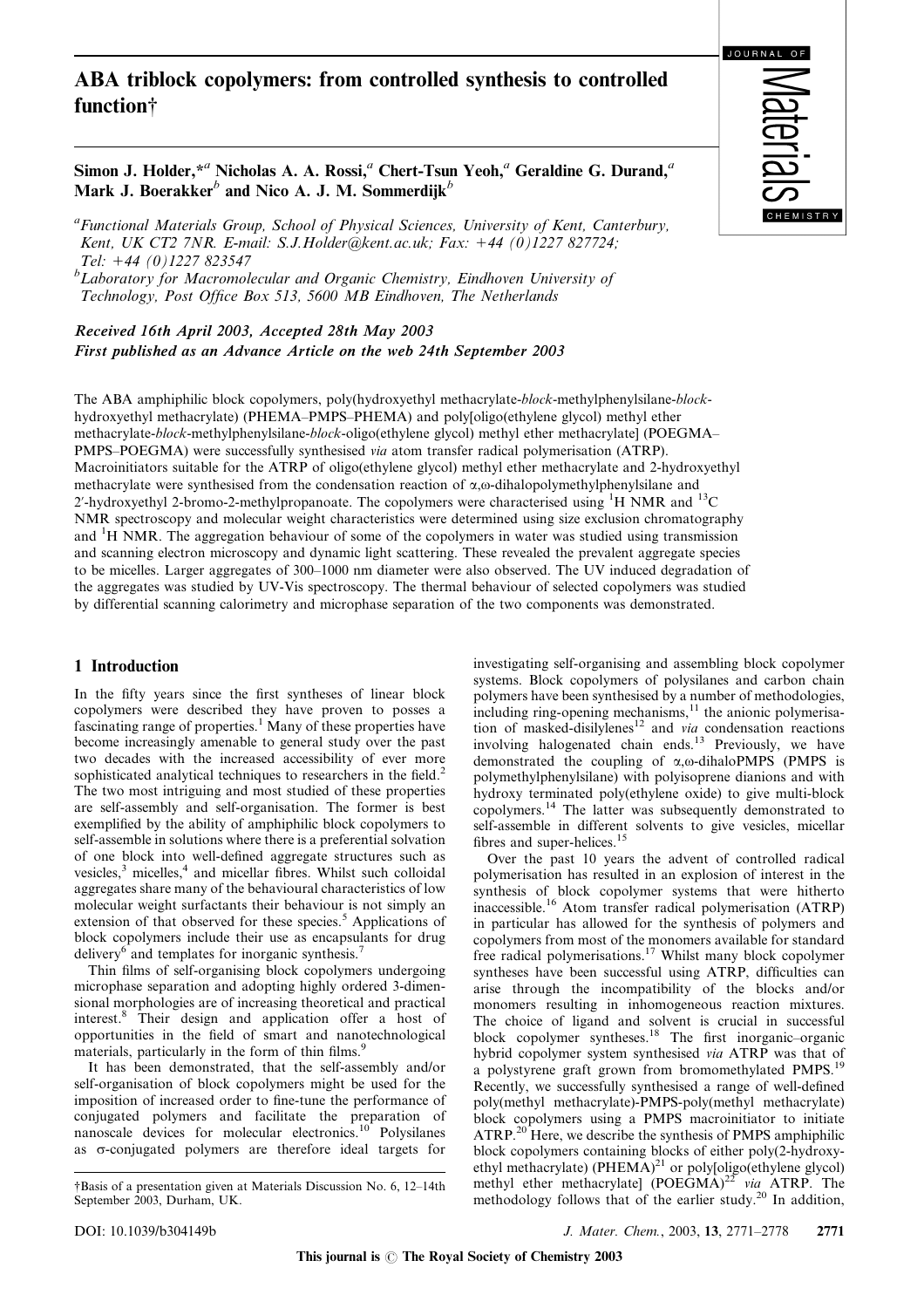their aggregation behaviour in aqueous solution and the effects of UV irradiation are described. Evidence for microphase separation in the bulk state is also presented.

#### 2 Experimental

#### 2.1 Materials

All solvents were dried using standard procedures. Hexane was pre-dried over magnesium sulfate and calcium hydride, then distilled from calcium hydride immediately prior to use. Toluene and tetrahydrofuran (THF) were pre-dried over magnesium sulfate followed by sodium wire and then distilled from sodium wire and benzophenone immediately prior to use. Dichloromethylphenylsilane (diClMPS) (Aldrich, 98%) was distilled under vacuum and stored under nitrogen over magnesium turnings at  $-4$  °C. 2-Hydroxyethyl methacrylate  $(99 + %)$  (HEMA) was purchased from Aldrich and distilled under vacuum immediately prior to use. Oligo(ethylene glycol methyl ether) methacrylate (*M*<sup>n</sup> *ca.* 300, Aldrich) (OEGMA), propanol (AR grade, Fischer), aluminium oxide (Acros Organics, activated, neutral), 2,2-bipyridine (Aldrich, 99%), Cu(I)Cl (Aldrich,  $98 + %$ ), and Cu(I)Br (Aldrich,  $98\%$ ) were used as received. *N*-(*n*-Propyl)-2-pyridyl(methanimine) and 3-morpholinyl-4-propyl-2-pyridylmethanimine were synthesised according to literature procedures.<sup>23</sup> 2-[(Pyridin-2-ylmethylene)amino]ethanol was synthesised following similar procedures.<sup>24</sup>

#### 2.2 Apparatus

<sup>1</sup>H nuclear magnetic resonance (NMR) spectra were recorded at 30  $\degree$ C using a JEOL GX-270 spectrometer from solutions in CDCl<sub>3</sub>. For certain samples a mixture of  $d_6$ -DMSO and CDCl<sub>3</sub> was used.

Molecular weights of the polymers were estimated relative to polystyrene standards by gel permeation chromatography (GPC) using equipment supplied by Polymer Laboratories Ltd. All determinations were carried out at room temperature using a 600 mm  $\times$  5 mm mixed D Plgel column with THF as eluent at a flow rate of  $1 \text{ ml min}^{-1}$ , and a Knauer variable wavelength detector in series with a refractive index detector.

Transmission electron microscopy was carried out using a JEOL JEM (200-FX) operating at 120 kV. Scanning electron microscopy was carried out using a Cambridge Stereo scan S-200. Samples were deposited onto copper grids (200 mesh, C covered) prior to analysis.

UV degradation was carried out using a Shimadzu photodiode array spectrophotometer Multispec-1501. Dynamic light scattering measurements were carried out on a Malvern HPPS at 25 $\degree$ C.

Thermal analysis was carried out on a Perkin Elmer differential scanning calorimeter (PE DSC 7) calibrated against the melting point of indium (156.1  $\degree$ C).

MWCO 12 000–14 000 Da dialysis tubing was purchased from Spectrapor.

#### 2.3 Synthesis

Preparation of ATRP initiator end-group functionalised polymethylphenylsilane. A typical ATRP macroinitiator was prepared *via* the reaction of  $\alpha$ , $\omega$ -dihaloPMPS and 2'-hydroxyethyl 2-bromo-2-methylpropanoate according to the literature procedure.<sup>20</sup> PMPS macroinitiators of varying molecular weights were synthesised and are described in Table 1.

<sup>1</sup>H NMR (270 MHz, CDCl<sub>3</sub>, ppm)  $\delta$ : -1.0–0. (Si-CH<sub>3</sub>), 1.8– 2.0 (C(CH<sub>3</sub>)<sub>2</sub>Br), 3.5–4.1 (-OCH<sub>2</sub>CH<sub>2</sub>O-), 6.3–7.3 (Ph). <sup>13</sup>C NMR (67.8 MHz, CDCl<sub>3</sub>, ppm)  $\delta$ : -8 to -5. (Si-CH<sub>3</sub>), 31  $(C(CH<sub>3</sub>)<sub>2</sub>Br)$ , 55.5 (C(CH<sub>3</sub>)<sub>2</sub>Br), 61 (CH<sub>2</sub>O-CO), 67 (CH<sub>2</sub>O-Si),  $127, 135$  (Ph),  $171$  (C=O).

Table 1 Molecular weight characteristics of PMPS macroinitiators as determined by SEC

| Macroinitiator                                | $M_{\rm n}$ | $M_{\rm w}/M_{\rm n}$ | $DP_n^a$ |  |
|-----------------------------------------------|-------------|-----------------------|----------|--|
| PMPS 1                                        | 3800        | 1.6                   | 32       |  |
| PMPS <sub>2</sub>                             | 7000        | 1.9                   | 58       |  |
| PMPS 3                                        | 8400        | 1.95                  | 70       |  |
| ${}^{\alpha}DP_n$ = degree of polymerisation. |             |                       |          |  |

Poly(hydroxyethyl methacrylate-block-methylphenylsilaneblock-hydroxyethyl methacrylate). A typical synthesis is given for the growth of PHEMA blocks of 50 units on each end of a PMPS macroinitiator (PMPS3,  $M_n$  8 400,  $M_w/M_n$  1.95).

CuCl (0.0133 g,  $5.68 \times 10^{-5}$  mol), 2,2'-bipyridine (0.0355 g,  $2.27 \times 10^{-4}$  mol) and HEMA (0.739 g, 5.68  $\times 10^{-3}$  mol) were added to a solution of PMPS3 (0.477 g,  $5.68 \times 10^{-5}$  mol) in THF (2 ml). The solution was degassed by three freeze–thaw cycles. The mixture was stirred at  $65^{\circ}$ C using an oil bath, and progress of the reaction was monitored using SEC. After 24 hours, the reaction mixture was cooled and diluted with THF (3 ml) and filtered through alumina using THF as the eluent. The product was precipitated into a 50 : 50 v/v mixture of hexane and propanol. The product was filtered and recovered as an off white solid which was dried under vacuum at 65  $°C$ .

 $M_n = 10300$ ,  $M_w/M_n = 1.9$ . <sup>1</sup>H NMR (270 MHz, CDCl<sub>3</sub>– d<sub>6</sub>-DMSO, ppm)  $\delta$ : 6.2–7.2 (Si-C<sub>6</sub>H<sub>5</sub>), 4.6–4.8 (OCH<sub>2</sub>CH<sub>2</sub>OH), 3.8–4.1 (OCH2CH2OH), 3.1–3.55 (OCH2CH2OH), 1.7–1.9  $(-CH_2C(CH_3)$ -), 0.85–1.3 (-CH<sub>2</sub>C(CH<sub>3</sub>)-), -1.1–0.1 (Si-CH<sub>3</sub>). <sup>13</sup>C NMR (67.8 MHz, CDCl<sub>3</sub>-d<sub>6</sub>-DMSO, ppm)  $\delta$ : 177 (C=O), 126, 134 (Si-C<sub>6</sub>H<sub>5</sub>), 65 (OCH<sub>2</sub>CH<sub>2</sub>OH), 58 (OCH<sub>2</sub>CH<sub>2</sub>OH), 44 ( $\text{-CH}_2C(CH_3)$ -), 22 ( $\text{-CH}_2C(CH_3)$ -), 16 ( $\text{-CH}_2C(CH_3)$ -),  $-8$  $(Si$ -CH<sub>3</sub>).

This procedure was repeated using ligands *N*-(*n*-propyl)-2 pyridyl(methanimine), 3-morpholinyl-4-propyl-2-pyridylmethanimine, or 2-[(pyridin-2-ylmethylene)amino]ethanol, other copper halides (CuBr), and various monomer to macroinitiator ratios (Table 2)

Poly[(oligoethylene glycol methyl ether methacrylate)-blockmethylphenylsilane-block-(oligoethylene glycol methyl ether methacrylate)]. A typical synthesis is given for the growth of POEGMA blocks of 30 units on each end of the PMPS macroinitiator (PMPS3,  $M_n$  8 400,  $M_w/M_n$  1.95).

CuCl (0.0113 g,  $5.68 \times 10^{-5}$  mol), 2-(2-pyridylmethanimine) aminoethoxyethanol (0.0441 g,  $2.27 \times 10^{-4}$  mol), and OEGMA (1.02 g, 3.41  $\times$  10<sup>-3</sup> mol) were added to a solution of PMPS  $(0.477 \text{ g}, 5.68 \times 10^{-5} \text{ mol})$  in THF (2 ml). The reaction mixture was subjected to three freeze–thaw cycles and heated to 65  $\degree$ C using an oil bath. After 24 hours, the reaction was allowed to cool and was then diluted with THF (3 ml). The

Table 2 Molecular weight characteristics of ABA block copolymers as determined by SEC using polystyrene standards

| Copolymer | Init.             | Monomer           | $M_{n}^{\ e}$ | $M_{\rm n}$ | $M_{\rm w}/M_{\rm n}$ |
|-----------|-------------------|-------------------|---------------|-------------|-----------------------|
|           | <b>PMPS1</b>      | HEMA <sup>a</sup> | 40            | 8 300       | 1.75                  |
| 2         | PMPS1             | HEMA <sup>b</sup> | 50            | 6600        | 1.5                   |
| 3         | PMPS1             | HEMA <sup>c</sup> | 40            | 9600        | 15                    |
| 4         | PMPS1             | HEMA <sup>b</sup> | 20            | 6000        | 15                    |
| 5         | PMPS3             | HEMA <sup>b</sup> | 50            | 10 300      | 1.9                   |
| 6         | PMPS3             | HEMA <sup>d</sup> | 30            | 12.500      | 1.55                  |
|           | PMPS1             | $OEGMA^b$         | 30            | 11 100      | 1.85                  |
| 8         | <b>PMPS1</b>      | $OEGMA^b$         | 20            | 12600       | 1.8                   |
| 9         | PMPS1             | $OEGMA^b$         | 10            | 10 900      | 15                    |
| 10        | PMPS <sub>2</sub> | $OEGMA^b$         | 25            | 18700       | 1.75                  |
| 11        | PMPS3             | $OEGMA^b$         | 30            | 16900       | 1.6                   |
| 12        | PMPS3             | $OEGMA^d$         | 30            | 21 000      | 2.1                   |

*<sup>a</sup>*CuBr–2,2'-bipyridine. *<sup>b</sup>*CuCl–2,2'-bipyridine. *<sup>c</sup>*CuCl–3-morpholinyl-4 propyl-2-pyridylmethanimine. *<sup>d</sup>*CuCl–2-[(pyridin-2-ylmethylene)amino] ethanol. <sup> $\epsilon$ </sup>Molecular weights calculated from  $[M_0]/[1]$ .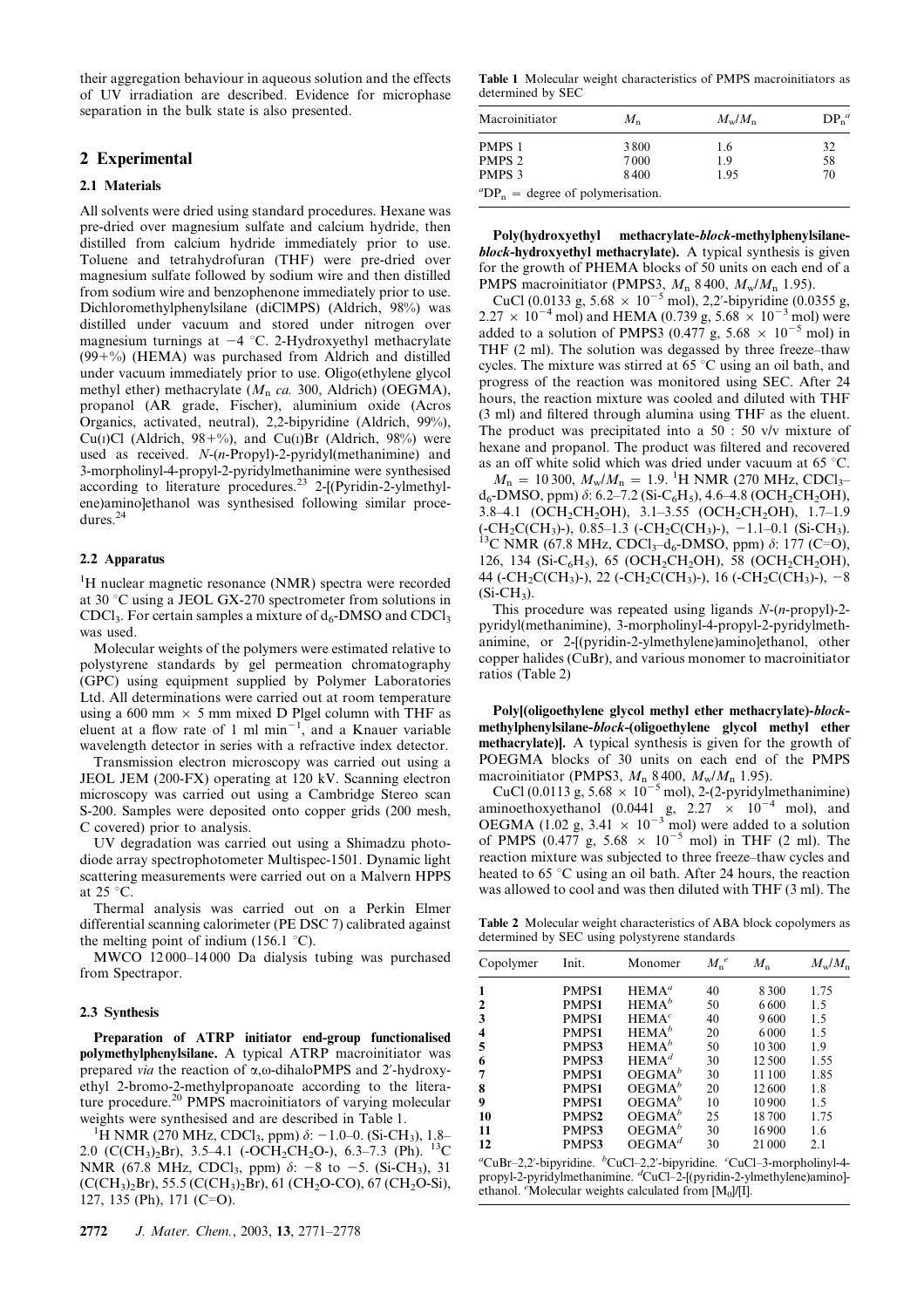mixture was then passed through alumina using THF as the eluent and precipitated into a 50 : 50 v/v mixture of propanol and hexane. The product was isolated and dried overnight under vacuum at 60 $°C$ .

 $M_n = 21000$ ,  $M_w/M_n = 2.1$ . <sup>1</sup>H NMR (270 MHz, CDCl<sub>3</sub>– d<sub>6</sub>-DMSO, ppm)  $\delta$ : 6.2–7.2 (Si-C<sub>6</sub>H<sub>5</sub>), 4.1 (CO<sub>2</sub>CH<sub>2</sub>CH<sub>2</sub>O-), 3.5–3.8 (-OCH<sub>2</sub>CH<sub>2</sub>-), 3.35 (-OCH<sub>3</sub>), 1.65–2.1 (-CH<sub>2</sub>C(CH<sub>3</sub>)-), 0.8–1.3 ( $\text{-CH}_2\text{C}(\text{CH}_3)$ ), 0.1–1.1 (Si-CH<sub>3</sub>). <sup>13</sup>C NMR (67.8) MHz, CDCl<sub>3</sub>-d<sub>6</sub>-DMSO, ppm) δ: 177 (C=O), 127, 134 (Si- $C_6H_5$ ), 60–72 (-OCH<sub>2</sub>CH<sub>2</sub>-), 54 (-OCH<sub>3</sub>), 45 (-CH<sub>2</sub>C(CH<sub>3</sub>)-), 25 (-CH<sub>2</sub>C(CH<sub>3</sub>)-), 16 (-CH<sub>2</sub>C(CH<sub>3</sub>)-), -8 (Si-CH<sub>3</sub>).

Several other reactions were carried out using similar procedures, and are given in Table 2.

#### 2.4 Techniques

Dialysis. A sample of copolymer (20 mg) was dissolved in THF (2 ml) and water (8 ml) was added drop-wise over a onehour period. The samples were transferred to dialysis tubing, sealed and dialysed against water for 24 hours, away from any sources of UV light.<sup>25</sup> The water in the beaker (3 l) surrounding the bags was replaced three times. After dialysis, the samples were transferred to vials, sealed and stored in the dark.

Transmission electron microscopy (TEM). Small drops of the dialysed aqueous solutions of the block copolymers were deposited on copper grids. Two grids were prepared for each sample. The first grid was prepared by depositing a 20 µl drop on the grid, after which the drop was removed almost immediately using filter paper. The second grid was prepared in a similar way but with the droplet allowed to remain on the grid for sixty seconds prior to removal. The grids were then wrapped in foil and left overnight to dry under vacuum in a desiccator.

Further TEM experiments led to the grids (which had been prepared and analysed previously) being stained using a yellow coloured dye—uranyl acetate dihydrate (1% w/v in water). The dye (20  $\mu$ ) was dropped onto each of the grids and left for 30 seconds. Excess dye which had not been soaked up by the grids was then removed using filter paper and the grids dried overnight under vacuum in a desiccator at room temperature.

Scanning electron microscopy (SEM). The samples prepared for TEM were also used for SEM analysis.

UV degradation. Solutions were taken from the dialysed samples prepared previously and diluted in water (10% v/v in water) to correspond to an absorbance (at 334 nm) of approx. 0.8 au. UV spectra were recorded over time as the UV lamp irradiated the block copolymer samples. A time scan was run for each of the samples for 2–4 hour runs in order to show the degradation at both 270 nm and 334 nm. Two methods were used to achieve irradiation. Firstly, the copolymers were degraded using a wavelength set at either 334 nm, 270 nm or 210 nm. Secondly, using a wavelength range *via* a diode lamp, polymer degradation was also investigated. After degradation had occurred, the copolymers were analysed *via* aqueous GPC. Water from the irradiated POEGMA–PMPS– POEGMA 8 sample was removed under reduced pressure at  $70\textdegree$ C, THF was added and the solution was analysed with SEC using THF as the eluent.

Differential scanning calorimetry. Samples of approximately 10–20 mg were deposited in aluminium sample pans and heated at 120  $\degree$ C under vacuum for 24 h prior to analysis. Thermograms were recorded at  $10^{\circ}$ C min<sup>-1</sup> for 2 heating and 1 cooling runs.

#### 3. Results and discussion

#### 3.1 Synthesis

PMPS macroinitiators. A range of macroinitiators were synthesised for use in the subsequent polymerisations of hydrophilic monomers, HEMA and OEGMA (Table 1). The macroinitiators were successfully characterised using  ${}^{1}$ H NMR and <sup>13</sup>C NMR spectroscopy as well as IR spectroscopy in accordance with the literature.<sup>20</sup> NMR results showed the PMPS chains had been successfully endcapped with 2' hydroxyethyl 2-bromo-2-methylpropanoate. Over 95% endcapping was observed in all cases.<sup>2</sup>

Synthesis of PHEMA–PMPS–PHEMA. A number of PHEMA–PMPS–PHEMA block copolymers (1–6) were synthesised using different macroinitiator to monomer ratios,

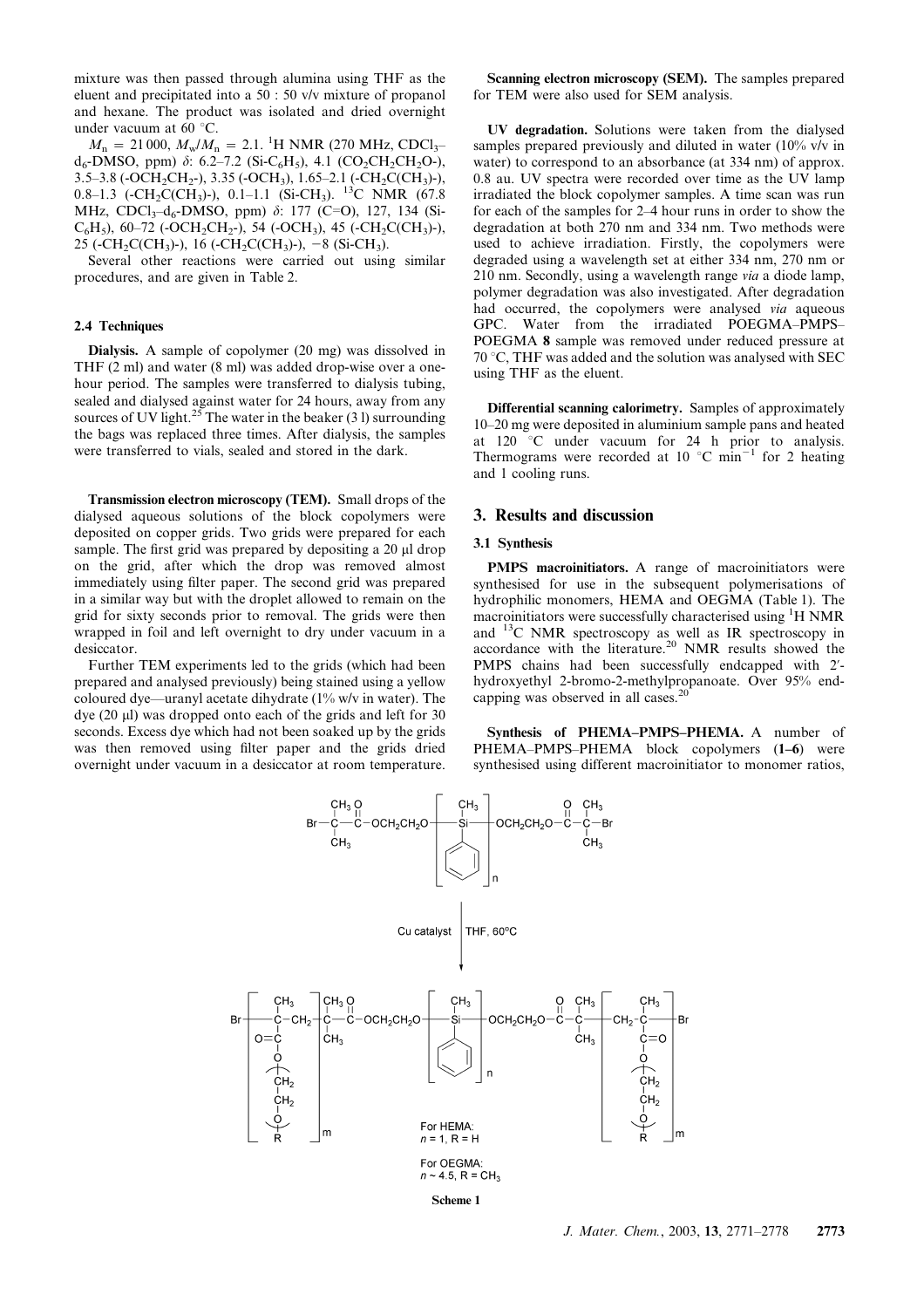copper complexes, ligands, and solvents (Scheme 1, Table 2). THF was used as a solvent in order to dissolve the PMPS macroinitiator, which was insoluble in HEMA, and consequently improve the heterogeneity of the system.

Initial syntheses utilised CuBr and bipyridine as the catalyst system and gave reasonable yields of copolymers (*e.g.* PHEMA–PMPS–PHEMA 1). However, in several reactions involving PMPS macroinitiators of higher molecular weight (*i.e.*  $M_n$  3800), no change in molecular weight was observed over time and the reaction mixture appeared to be heterogeneous in comparison to those involving the shorter macroinitiators. Subsequently, an ATRP system involving CuCl and 2,2'-bipyridine was used successfully. It has previously been shown that polymerisations using a CuBr and *N*-(*n*-propyl)-2 pyridyl(methanimine) (the Haddleton ligand) complex often give more controlled albeit slower reactions.<sup>26</sup> Unsurprisingly given the hydrophilicity of HEMA, the Haddleton ligand was not successful at dissolving the copper catalyst in the PMPS– HEMA system. The modified Haddleton ligands, 3-morpholinyl-4-propyl-2-pyridylmethanimine and 2-(2-pyridylmethanimine) aminoethoxyethanol were tried in order to aid the reaction by more fully solubilising the copper catalyst in the organic media and creating a more homogeneous reaction mixture.<sup>27</sup> Little difference from the CuCl–bipy catalyst system was observed however, either in control of the reaction or in monomer conversion. More systematic studies of ligand suitability for such copolymer syntheses are still underway. The ATRP of HEMA in methanol–water mixtures has previously afforded monodisperse polymers in high yields.<sup>28</sup> However the use of alcohols in our system was precluded by the insolubility of the macroinitiators in the alcohols.

Purification of the block copolymers proved difficult as the copper complex was not easily removed This was particularly true especially in the case of copolymers formed using ligands with hydrophilic functional groups. Repeated precipitations and runs through alumina columns were often required to fully remove the ligand and monomer. Yields of all of the copolymers were correspondingly low. Whereas NMR confirmed the absence of ligand and monomer, a green tint was observable in many of the copolymers due to the presence of copper.

 $(a)$ **CDC<sup>3</sup>** Si-Ph Si-CH<sub>3</sub> ppy  $(b)$ CDC Si-Ph **DMSO** Si-Me

Fig. 1 SEC overlays for (a) PMPS1 and PMPS–PHEMA and (b) PMPS3 and PMPS-POEGMA.

Table 3 Comparison of molecular weight characteristics of a hydrophilic block in ABA block copolymers determined by SEC and <sup>1</sup>H NMR spectroscopy

| Copolymer                                                                                                                                                                           | $M_n^a$ | $M_{\rm w}/M_{\rm n}^{\;a}$ | $DP^a$ | $M_{n}^{b}$ | DP <sup>b</sup> |
|-------------------------------------------------------------------------------------------------------------------------------------------------------------------------------------|---------|-----------------------------|--------|-------------|-----------------|
| 2                                                                                                                                                                                   | 1400    | 1.3                         | 11     | 950         | 7               |
| 3                                                                                                                                                                                   | 2900    | 1.4                         | 22     | 3650        | 28              |
| 4                                                                                                                                                                                   | 1100    | 1.2                         | 8      |             |                 |
| 5                                                                                                                                                                                   | 950     | 1.7                         | 7      | 650         | 10              |
| 6                                                                                                                                                                                   | 2050    |                             | 16     | 2250        | 17              |
| 7                                                                                                                                                                                   | 3650    | 1.95                        | 12     | 4200        | 14              |
| 8                                                                                                                                                                                   | 4400    | 1.85                        | 15     | 6900        | 23              |
| 9                                                                                                                                                                                   | 3550    | 1.4                         | 12     |             |                 |
| 10                                                                                                                                                                                  | 5850    | 1.7                         | 19     | 7800        | 26              |
| 11                                                                                                                                                                                  | 4250    | 13                          | 14     | 5400        | 18              |
| 12                                                                                                                                                                                  | 6300    | 2.3                         | 21     | 8700        | 29              |
| "Determined from SEC analysis; polystyrene standards in THF. <sup>b</sup> De-<br>termined from <sup>1</sup> H NMR analysis of solutions in CDCl <sub>3</sub> -d <sub>6</sub> -DMSO. |         |                             |        |             |                 |

All copolymers showed a shift in molecular weight by SEC (Fig. 1a). Simultaneous GPC analysis using an RI detector as well as a UV detector ( $\lambda$  334 nm) confirmed the presence of a copolymer.<sup>19</sup> No PHEMA homopolymer was observed.<sup>1</sup>H and <sup>13</sup>C NMR spectroscopy confirmed the structures of the PHEMA–PMPS–PHEMA copolymers. The integral data taken from the  ${}^{1}H$  NMR spectra were used to determine the relative block lengths of the hydrophilic segments (based on the SEC data for the PMPS segment) (Table 3). Generally the NMR data showed that SEC underestimated the molecular weight of the PHEMA segments.

Synthesis of POEGMA–PMPS–POEGMA. A number of POEGMA–PMPS–POEGMA block copolymers (Table 2) were synthesised using an OEGMA monomer  $(M_n = 300)$ containing hydrophilic side chains of an average of 4–5 repeat units in length. In most of the reactions, CuCl and bipyridine were used. The use of an alternative ligand, 2-(2-pyridylmethanimine) aminoethoxyethanol, resulted in a more homogeneous reaction medium and yielded longer POEGMA chains. A slight green tint, due to the copper species, remained in many cases.

On each occasion, SEC analysis revealed a shift in molecular weight and a monomodal distribution (Fig. 1b). The same reaction was repeated several times, each time varying the length of the macroinitiator, the macroinitiator to monomer ratio, the copper complex (CuBr or CuCl), and the type of ligands (2,2'-bipyridine or 2-(2-pyridylmethanimine) aminoethoxyethanol).  ${}^{1}$ H and  ${}^{13}$ C NMR analysis confirmed the structure of the copolymers (an example is shown in Fig. 2).  $\rm ^1H$ NMR integral data was used to determine the block lengths of the POEGMA segments and were compared to the block lengths determined *via* SEC (Table 3).

The <sup>1</sup>H NMR data shows that the DPs of POEGMA compared to PMPS are consistently higher than the DPs *via* SEC. This underestimation of the molecular weights by SEC is not uncommon for graft copolymers and results from the difference between their hydrodynamic volumes and those of the polystyrene standards employed in SEC calibration.<sup>29</sup>

A preliminary kinetic analysis of the polymerisation of OEGMA using a PMPS macroinitiator was performed and the results are shown in Fig. 3. As can clearly be seen (Fig. 3a), the early stages of the reaction (up to 2 hours) do not show first order behaviour, however first order kinetics are subsequently obeyed. Similarly *M*<sup>n</sup> does not increase linearly with time during this period ( $\sim$  15% conversion) (Fig. 3b). The reason for this deviation from linearity is not understood. The initiator end-group on the PMPS has been shown to be an efficient initiator for OEGMA as a monomer and as part of a macroinitiating system. The primary difference between this study and previous ones is the use of an organic solvent (THF) for this polymerisation (typically water and/or alcohols are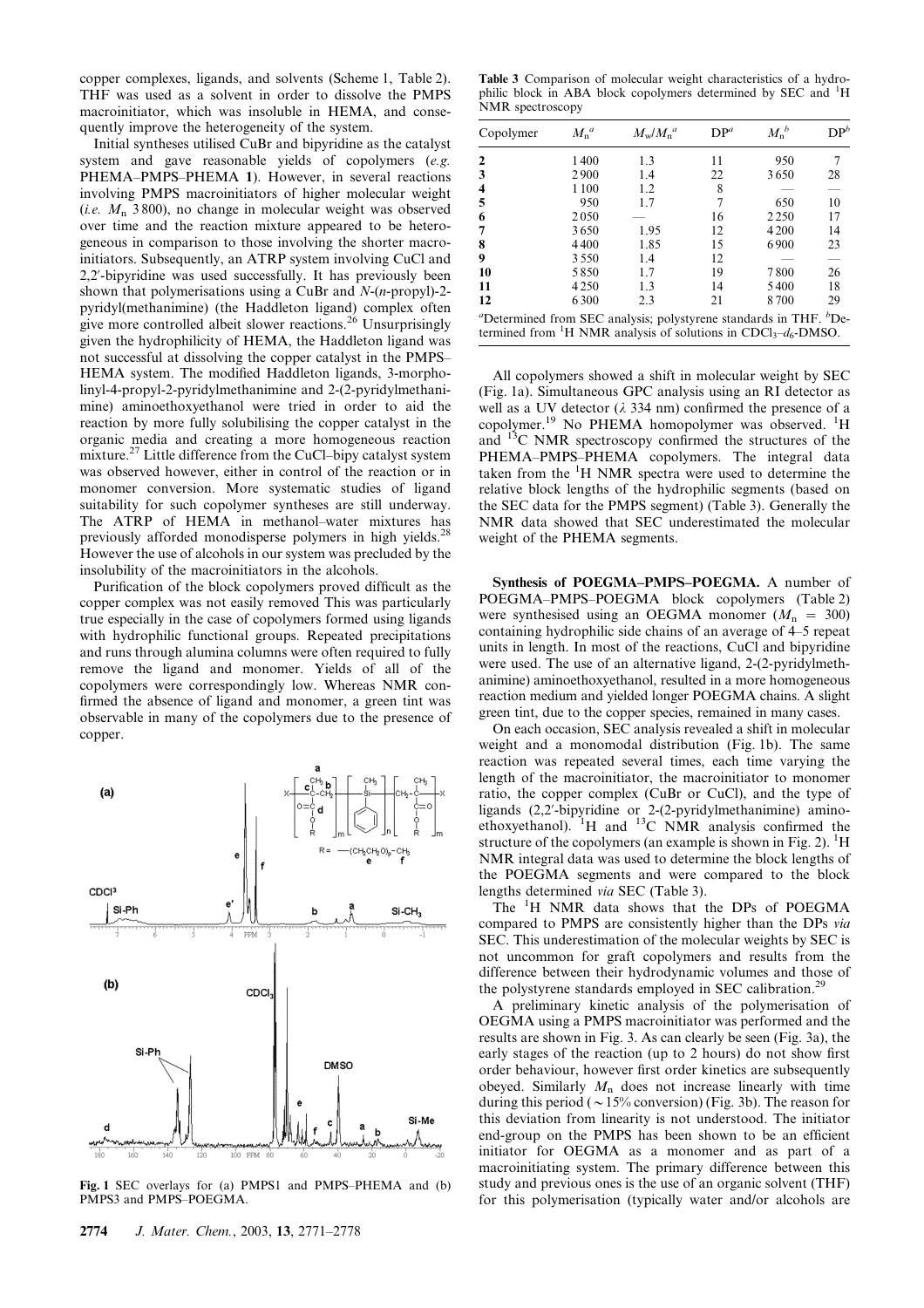

Fig. 2 (a) <sup>1</sup>H NMR and (b) <sup>13</sup>C NMR spectra for PMPS–POEGMA copolymers in CDCl<sub>3</sub> and DMSO.

employed for hydrophilic monomers). Incompatibilities in solvation may be leading to a heterogeneous system in the early stages that becomes gradually more homogeneous as the growing OEGMA chains on the PMPS makes the two polymeric blocks compatible. The lack of control in the early part of the reaction is under further investigation.

#### 3.2 Aggregation behaviour of the block copolymers in water

In total, six copolymer samples were dialysed and were studied using TEM, SEM and dynamic light scattering. These samples were the PHEMA–PMPS–PHEMA copolymers 2 and 6 and the POEGMA–PMPS–POEGMA copolymers 7–9, and 12. The results are summarised in Table 4.

Electron microscopy and dynamic light scattering. A number of polysilane block copolymer amphiphiles have previously been reported. A PMPS–poly(ethylene oxide) multi-block copolymer (diameter: 100–180 nm) has been observed to form vesicles and cylindrical micelles.<sup>15a</sup> In some elegant work, Sakurai and  $\cos$ -workers<sup>30</sup> have also described the aggregates formed by amphiphilic poly(methyl(*n*-hexyl)silane) (PHMS) diblock copolymers. Micelles of 50–60 nm diameter (determined by AFM) were formed from methanol solutions of a di-block copolymer of PHMS and PHEMA. Certain of the polysilane micelles were subsequently utilised in the synthesis of hollow



Fig. 3 (a) Monomer conversion with time and (b) number average molecular weight and polydispersity index change with conversion.

polymer nanoparticles.<sup>31</sup> The tri-block copolymers synthesised in this study are an extension of our previous work on polysilane amphiphiles. As ABA tri-block amphiphiles, these copolymers were expected to form micelles and it was hoped 'higher order' structures (such as cylindrical micelles and/or vesicles) would be observed.

TEM was used to study the size and types of aggregates formed by the various copolymers after dialysis, and representative micrographs are shown in Fig. 4. Three predominant aggregate structures were observed; small spherical aggregates (often existing as micelles), large spherical aggregates and sheet-like ('crystalline') layers (Table 4). Small spherical aggregates were formed for all of the samples studied with the exception of copolymer 8. In most cases they appeared to be the majority of structures present, as measured by TEM, and dynamic light scattering (DLS) subsequently confirmed this. DLS indicated all of the small aggregate sizes fall between 15 and 30 nm. The lengths of individual, fully extended copolymer chains were calculated to be from 8–16 nm. This broad agreement between the TEM and DLS observations indicates that solvent induced self-assembly of copolymer chains occurs resulting in the formation of standard micellar structures (with

Table 4 Analysis of the dialysed copolymer aqueous solutions

| Copolymer          | Weight<br>$ratio^a$ | <b>TEM</b>                                                           | Appearance $\theta$     | Particle<br>diameter <sup><math>c</math></sup> /nm |
|--------------------|---------------------|----------------------------------------------------------------------|-------------------------|----------------------------------------------------|
| $PMPS$ -(PHEMA), 2 |                     | Micelles, aggregated clusters,<br>$\sim$ 10–20 nm                    |                         |                                                    |
| $PMPS$ –(PHEMA), 6 |                     | Micelles, $10-20$ nm                                                 |                         | _                                                  |
| PMPS-(POEGMA), 8   | 3.6                 | Large spherical aggregates<br>Plate-like structures                  | Milky, opaque           | 540                                                |
| PMPS-(POEGMA), 9   | 2.4                 | Micelles<br>Sheet-like ('crystalline') structures                    | Transparent             | 15                                                 |
| PMPS-(POEGMA) 7    | 2.2                 | Micelles<br>Large spherical aggregates<br>Some sheet-like structures | Transparent, blue tinge | 16                                                 |
| PMPS-(POEGMA), 12  | 1.8                 | Micelles<br>Some large spherical aggregates                          | Transparent, blue tinge | 27                                                 |

<sup>a</sup>Calculated from <sup>1</sup>H NMR analysis of copolymers in CDCl<sub>3</sub>–*d*<sub>6</sub>-DMSO solution. <sup>*b*</sup>Visual appearance of the dialysed solution. <sup>*c*</sup>Peak value of volume measurement.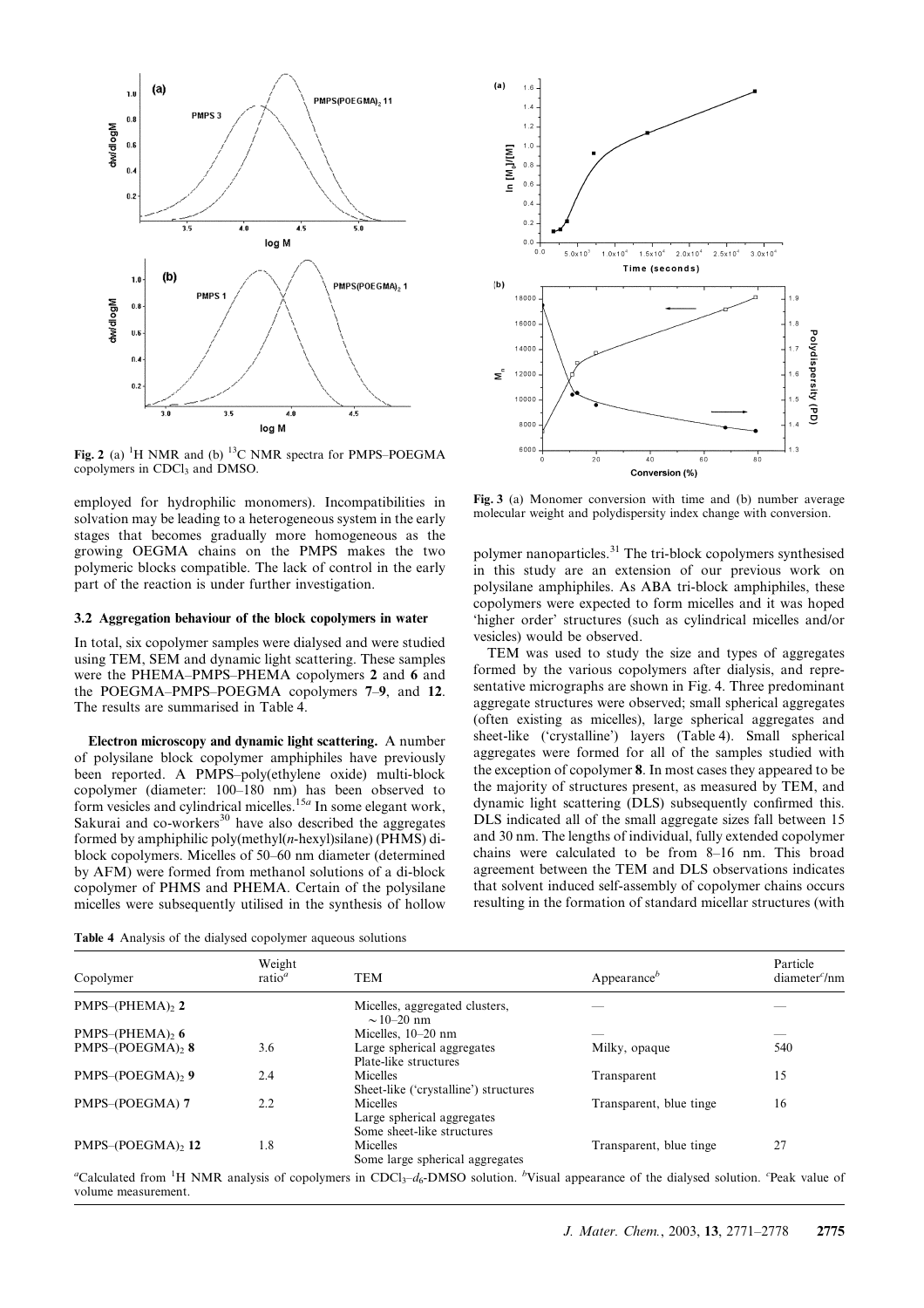

large spherical aggregates, (C) copolymer 9, sheet structures with inset (D) a diffraction pattern demonstrating hexagonal packing.

the hydrophobic PMPS chains at the centre and a corona of POEGMA).

The POEGMA–PMPS–POEGMA copolymers (copolymers 7–9 and 12) formed larger spherical aggregates in addition to micelles (Fig. 4B). The sizes of these aggregates varied from 300 nm to 1000 nm by TEM and by DLS. The internal structures of the aggregates remains unknown though the lighter areas in the centre of many of them (Figure 4B) indicates that the centres contain predominantly carbon chains or are hollow. The dark areas are expected to be Si containing regions (due to a higher electron capture cross-section of Si compared with C). Negative staining of the TEM grids was carried out to improve the visibility of aggregates but the improvement in contrast was negligible. Further work is in progress to further elucidate the structures of these large spherical aggregates.

Large sheet-like aggregates, were also observed for POEGMA–PMPS–POEGMA 9 (Fig. 4C), and electron diffraction patterns revealed a hexagonal close-packed internal structure (Fig. 4D). Although usually described as amorphous, PMPS has been shown to posses 10% crystallinity at room temperature, and to have diffraction patterns indicative of a lattice of near-hexagonal symmetry for a mesophase.<sup>32</sup> Hexagonal close-packed mesophases such as this are more commonly associated with dialkyl substituted polysilanes such as poly(di-*n*hexylsilane).<sup>33,34</sup> The observation of these sheet-like structures with hexagonal structures strongly sug- gest a bilayer with smectic-like organisation of the PMPS chains. In many ways this is similar to recent observations of crystalline aggregates of amphiphilic polythiophenes in aqueous dispersions.<sup>3</sup>

SEM analysis generally agreed with the TEM data showing

the presence of micelles, large spherical aggregates and sheetlike 'crystalline' material.

Further analysis of the self-assembly of these block copolymers in aqueous solutions is necessary. They are not directly dispersible in water and the method of preparation could have a profound influence on the structures of aggregates.<sup>36</sup> This has been previously observed for polysilane systems and many others.<sup>37</sup> The molecular weight of the PMPS central block also differs substantially between some samples. A more systematic study of the effect of preparation, weight ratio and polysilane length on the resultant structures is in progress.

Photodegradation of the aggregates in water. Polysilanes are photolabile and undergo photodegradation reactions primarily *via* photoscission in the presence of UV light.<sup>38</sup> We have previously studied the photodegradation of a PMPS–PEO multi-block copolymer as a monolayer and the degradation products were observed to dissolve in the aqueous substrate.<sup>3</sup> It was expected that the degradation of the micellar solutions would result in photodegradation products (primarily oligosilanes and siloxanes) that would dissolve into the body of the aqueous solution. Our interest in this stems from a desire to utilise films and aggregates of polysilane amphiphiles as photodegradable chemical delivery materials.

The dialysed aqueous solutions of POEGMA–PMPS– POEGMA and PHEMA–PMPS–PHEMA were irradiated using a diode UV lamp (wavelength range of 180 nm to 450 nm). The effect of irradiation on the PMPS block copolymers was followed by measuring their UV absorptions at five minute intervals over a two hour period. PMPS typically absorbs at 335–341 nm and this absorption is due to the  $\sigma$ – $\sigma^*$ transition of the Si backbone of the polymer. The wavelength of the  $\sigma-\sigma^*_{Si-Si}$  is dependent on the chain length<sup>40</sup> and thus degradation of PMPS was readily followed. An example of a copolymer degradation followed by UV-Vis spectroscopic Fig. 4 TEM images of (A) copolymer 2, micelles, (B) copolymer 8, analysis is shown in Fig. 5a. After 2 hours, the broad



Fig. 5 Irradiation from 180–600 nm: (a) UV-Vis spectra recorded at 60 min intervals for the degradation of copolymer  $\overline{5}$ ; (b) a plot of  $A/A<sub>0</sub>$  $\times$  100% at  $\lambda_{\text{max}}$  *versus* irradiation time for various copolymers.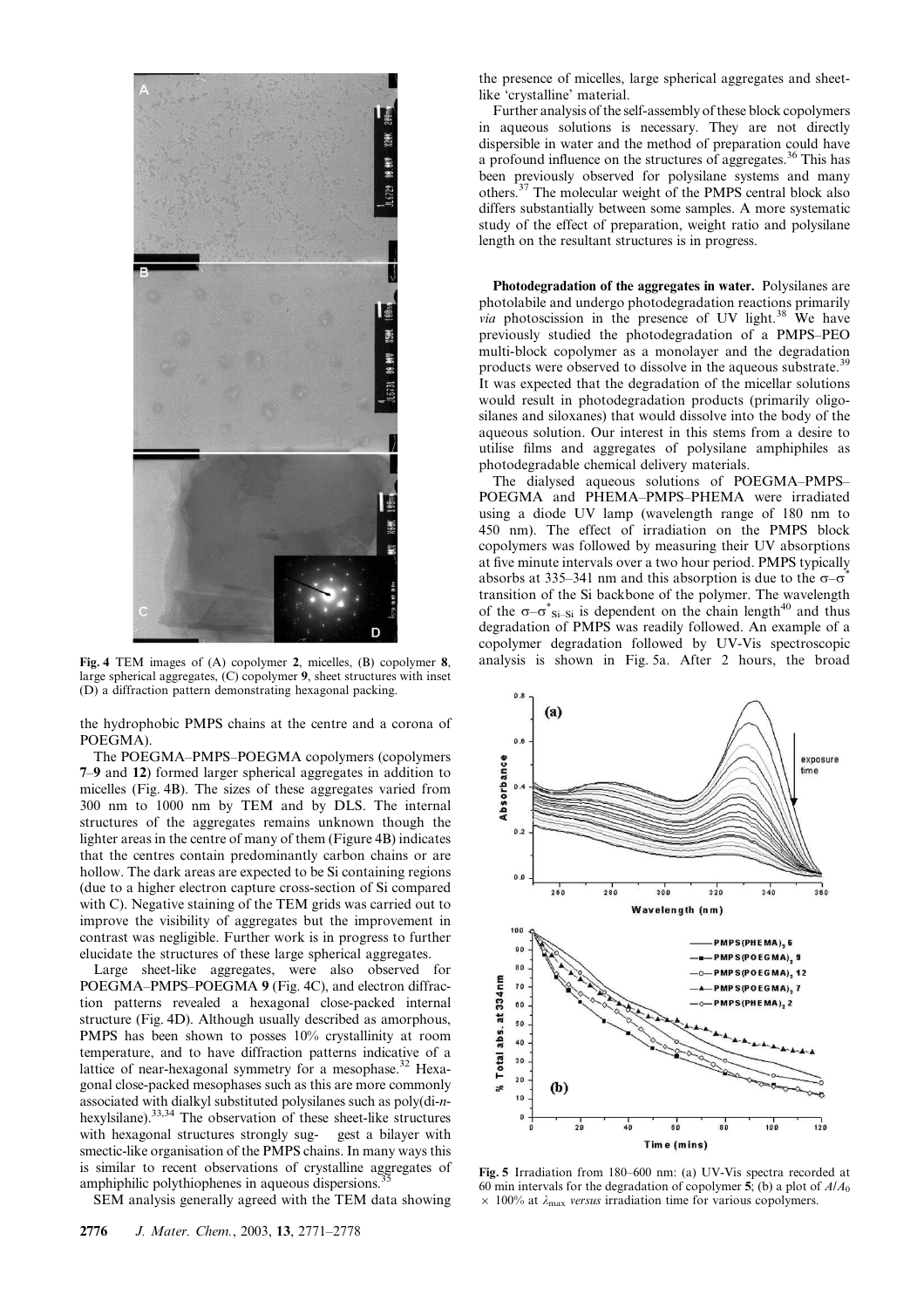absorption with a  $\lambda_{\text{max}}$  of 335 nm had decreased to 20% of its initial absorbance value. The  $\sigma-\pi^*$  peak at 275 nm has also disappeared as the interaction between the backbone and the phenyl ring decreased. Fig. 5b shows the plots of absorption *vs.* time for the  $\sigma$ – $\sigma$ <sup>\*</sup> peak for some of the aggregates. Very similar plots were observed for each block copolymer sample. It was expected that the type of aggregate might affect the rate of degradation, however there is no immediate evidence for this.

After the samples were degraded, the water was removed under reduced pressure and the remaining sample dissolved in THF and the samples were then analysed by SEC. The molecular weight of the copolymers had decreased considerably and the polydispersity had increased as would be expected for the proposed methods of photolytic degradation.<sup>41</sup>

#### 3.3 Thermal analysis

The POEGMA–PMPS–POEGMA polymers have previously been demonstrated to display unusual properties when spincoated onto glass surfaces with gold electrodes. Upon exposure to water these copolymer films were found to selectively desorb from the glass areas but remain attached to the gold surfaces.<sup>42</sup> AFM studies indicated that the block copolymer films underwent microphase separation, though the relative degree of separation was uncertain. Thermal analysis of these samples (Fig. 6) confirms a degree of microphase separation between the PMPS and POEGMA blocks exists as observed by AFM. Generally the  $T_{g}$ s were difficult to discern, particularly those associated with PMPS, and appeared in the majority of cases as broad changes in slope associated with changes in heat capacity. The exact temperatures in Table 5 may therefore be subject to a significant degree of error and consequently the existence and general occurrence within certain temperature ranges for the thermal events becomes the most important factor for consideration. Two apparent glass transitions were observed for the copolymers. The lower transition  $(T_{gl})$  is associated with POEGMA (the *T*<sup>g</sup> for POEGMA has previously been reported as  $-51$  °C)<sup>43</sup> and appears largely constant for three of the samples though decreasing in size with reduced POEGMA content. The upper glass transition



Fig. 6 DSC thermal traces for the second heat run (at  $10^{\circ}$ C min<sup>-1</sup>) of several block copolymers.

Table 5 Thermal analytical data from differential scanning calorimetry studies of the POEGMA–PMPS–POEGMA copolymers

| Copolymer | Weight<br>ratio <sup>a</sup> | $T_{\rm gl}{}^b/{}^{\circ}C$ | $T_{g2}^{\ c}$ /°C | $T_{\rm g}S^b/{}^{\circ}C$ |
|-----------|------------------------------|------------------------------|--------------------|----------------------------|
| 8         | 3.6                          | $-35(-38)$                   | 43 (55)            | 123(77)                    |
|           | 2.2                          | $-39(-39)$                   | 38 (38)            | 145 (145)                  |
| 12        | 2.0                          | $-35(-37)$                   | 50 (50)            | 141(111)                   |
| 9         | 1.8                          | $-31(-29)$                   | 44 (47)            | 147 (107)                  |
| -11       | 1.3                          | $-37(10)$                    | 65 (43)            | 138 (126)                  |
|           |                              |                              |                    |                            |

<sup>a</sup>POEGMA : PMPS ratio from <sup>1</sup>H NMR. <sup>*b*</sup>2nd heat (1st heat). <sup>*c*</sup>Estimate of midway point for the broad transition between  $T_{g1}$  and  $T_{g3}$  $(0-100 °C)$ .

temperatures  $(T_{g3})$  are most likely associated with PMPS which typically has  $T_g$ s of around 110–130 °C.<sup>20</sup> All samples display a broad thermal event characterised by a change in the slope between  $T_{g1}$  and  $T_{g3}$ . This is associated with an intermediate range of glass transitions associated with regions where microphase separation is incomplete and POEGMA and PMPS coexist. Given the relatively low degrees of polymerisation (particularly the POEGMA) and the relatively high polydispersities of both segments, coexistence regions with incomplete or no microphase separation are not unexpected. Whether or not this has any bearing on the thin film behaviour in terms of selective adhesion remains to be seen.

#### 4. Summary

The ABA amphiphilic block copolymers, poly(hydroxyethyl methacrylate-*block*-methylphenylsilane-*block*-hydroxyethyl methacrylate) (PHEMA–PMPS–PHEMA) and poly[oligo(ethylene glycol) methyl ether methacrylate-*block*-methylphenylsilane*block*-oligo(ethylene glycol) methyl ether methacrylate] (POEGMA–PMPS–POEGMA) were successfully synthesised *via* atom transfer radical polymerisation (ATRP). The copolymers were characterised using  ${}^{1}H$  NMR and  ${}^{13}C$ NMR spectroscopy and molecular weight characteristics were determined using size exclusion chromatography and <sup>1</sup>H NMR. The aggregation behaviour of some of the copolymers in water was studied using transmission and scanning electron microscopy and dynamic light scattering. These revealed the prevalent aggregate species to be micelles. Larger aggregates of 300–1000 nm were also observed whose structures remain to be elucidated. The UV induced degradation of the aggregates was studied by UV-Vis spectroscopy. Further work is now in progress to study the effect of preparation, weight ratio and polysilane length on the aggregate structures. Simultaneously they are being studied as both aqueous borne and solid-state photosensitive release materials.

The thermal behaviour of selected copolymers was studied by differential scanning calorimetry and a degree of microphase separation was observed. A large degree of mixing between the two block components was also evident. Current work on these thin films is concentrating on the origin of the selective adhesion and the nature of the surface structure of the POEGMA–PMPS–POEGMA copolymers, in particular, and ABA amphiphilic copolymers in general.

#### Acknowledgements

We are grateful to the EPSRC for financial support under grant number GR/R37463, to the EPSRC Instrument Pool for the loan of equipment, to the Japan Chemical Innovation Institute for funding through the Industrial Science Frontier Program supported by the New Energy and Industrial Technology Development Organisation (NEDO) and to the European Science Federation SMARTON project.

#### **References**

- 1 (*a*) M. Szwarc, M. Levy and R. Milkovich, *J. Am. Chem. Soc.*, 1956, 78, 2656; (*b*) J. L. Bolland and H. W. Melville, *Proceedings of the First Rubber Technology Conference*, London, 1938.
- 2 I. W. Hamley, *The Physics of Block Copolymers*, Oxford University Press, Oxford, 1998.
- 3 B. M. Discher, D. A. Hammer, F. S. Bates and D. E. Discher, *Curr. Opin. Colloid Interface Sci.*, 2000, 5, 125.
- 4 L. Zhang and A. Eisenberg, *Science*, 1995, 268, 1728.
- 5 D. E. Discher and A. Eisenberg, *Science*, 2002, 297, 967.
- 6 (*a*) K. Kataoka, A. Harada and Y. Nagasaki, *Adv. Drug Delivery Rev.*, 2001, 47, 113; (*b*) C. Allen, D. Maysinger and A. Eisenberg, *Colloids Surf., B: Biointerfaces*, 1999, 16, 3; (*c*) Y. Kakizawa and K. Kataoka, *Adv. Drug Delivery Rev.*, 2002, 54, 203.